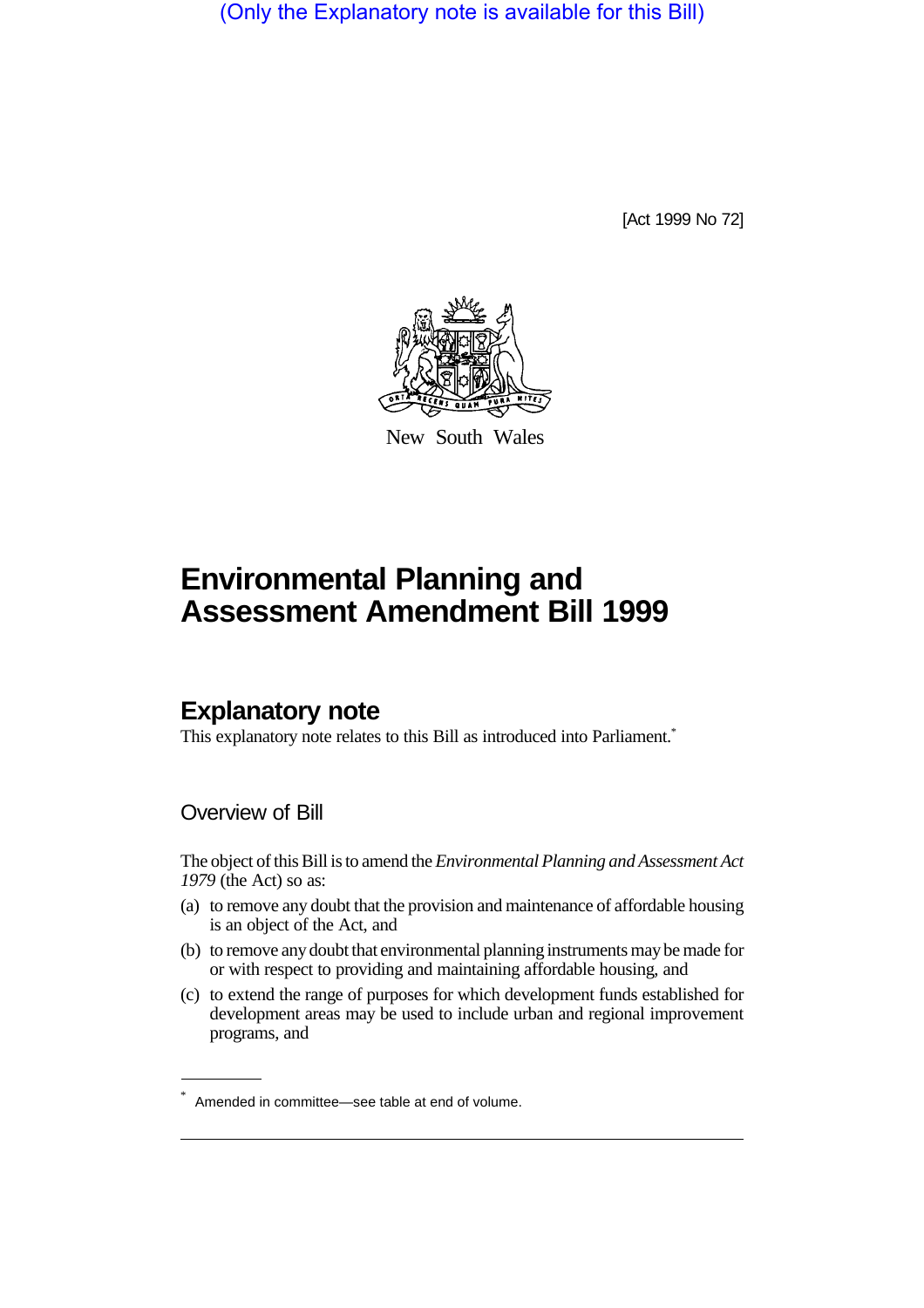Explanatory note

- (d) to ensure that an application to modify a development consent is compared with the development consent as originally granted, not with the development consent as modified by previous modifications (if any), and
- (e) to give councils greater control over the notification and advertisement of applications to modify development consents for certain kinds of development, and
- (f) to make other miscellaneous or minor amendments to the Act, the *Environmental Planning and Assessment Regulation 1994* and the *Environmental Planning and Assessment Model Provisions 1980*.

## Outline of provisions

**Clause 1** sets out the name (also called the short title) of the proposed Act.

**Clause 2** provides for the commencement of the proposed Act on a day or days to be appointed by proclamation, except Schedules 5, 6 and 7 [5], which commence on the date of assent.

**Clause 3** is a formal provision giving effect to the amendments to the *Environmental Planning and Assessment Act 1979* (the Act) set out in Schedules 1–6.

**Clause 4** is a formal provision giving effect to the amendments to the *Environmental Planning and Assessment Regulation 1994* set out in Schedule 7.

**Clause 5** is a formal provision giving effect to the amendments to the *Environmental Planning and Assessment Model Provisions 1980* set out in Schedule 8.

## **Schedules**

**Schedule 1** makes amendments to the Act that expressly recognise affordable housing as a matter that may be provided for under the Act, but only to remove any remaining doubt that affordable housing is a matter that can be provided for under the current objects of the Act.

The Bill proposes to amend the objects of the Act to include "the provision and maintenance of affordable housing" (**Schedule 1 [2]**). A definition of "affordable housing" as "housing for very low income households, low income households or moderate income households" is inserted into the Act (**Schedule 1 [1]**). The means by which such households will be identified are to be prescribed by the regulations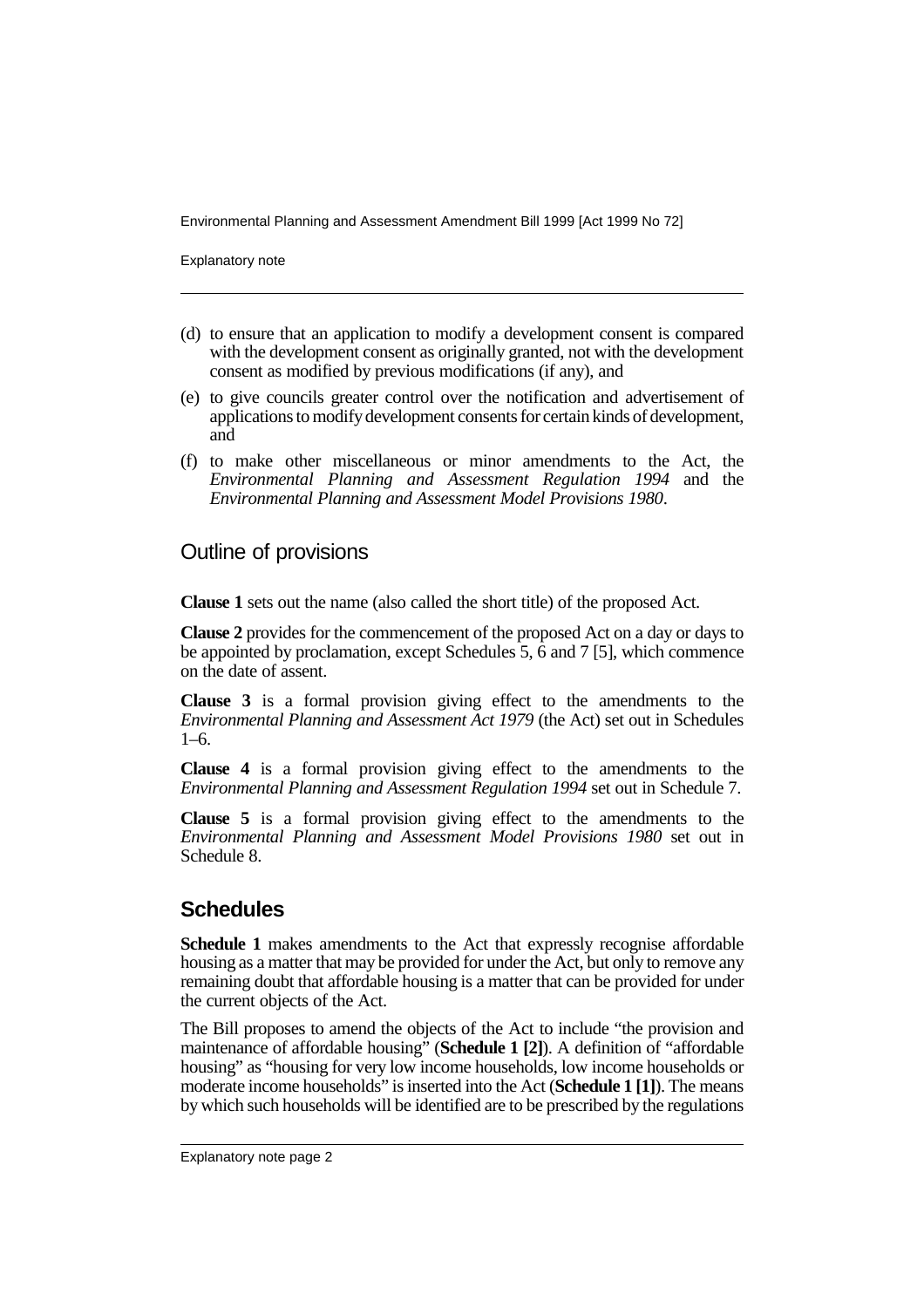Explanatory note

or provided by environmental planning instruments. To this end, **Schedule 1 [4]** adds to the general regulation-making power in the Act a power to make regulations for or with respect to the purposes and objectives of affordable housing, including the means for determining whether a household is a very low income, low income or moderate income household.

In addition, the regulations will be able to specify means for determining housing costs payable for affordable housing, and will also enable the Minister by order to determine matters relating to affordable housing (such as the income levels that qualify a household as "very low income", "low income" and so on, or the percentages of household income that may be payable as housing costs for affordable housing).

**Schedule 1 [3]** removes any doubt that an environmental planning instrument, such as a local or regional environmental plan, may deal with the provision and maintenance of affordable housing, and regulate matters relating to affordable housing.

**Schedule 2** amends the Act so as to expand the range of purposes for which Development Funds may be used.

Under the Act, development areas may be constituted, and money held in a Development Fund in respect of the area may be used for specified purposes. **Schedule 2 [3]** extends the purposes for which development funds may be used, after consideration of the likely future applications of such funds for other purposes, to include programs to improve public amenity by enhancing open space or the public domain, or providing infrastructure or facilities.

The remaining items in Schedule 2 make consequential amendments to the Act. **Schedule 2 [1]** allows the Minister administering the Act (who is incorporated as a corporation sole under section 8 of the Act for the purposes of exercising certain functions) to exercise functions for the purposes of the application of development funds. **Schedule 2 [2]** prevents delegation of the Minister's functions relating to development funds.

**Schedule 3** amends the Act in relation to the modification of development consents.

**Schedule 3 [1]** and **[6]** make amendments that give councils some control over requirements for notifying or advertising applications to modify development consents. Currently the *Environmental Planning and Assessment Regulation 1994* (clause 72A) sets out the requirements for advertising an application for modification of a development consent. The Bill proposes to limit the kinds of development to which the modification application advertisement requirements in the Regulation apply (Schedule 7 [3]). For other kinds of development, councils will be able to adopt development control plans that set out the advertisement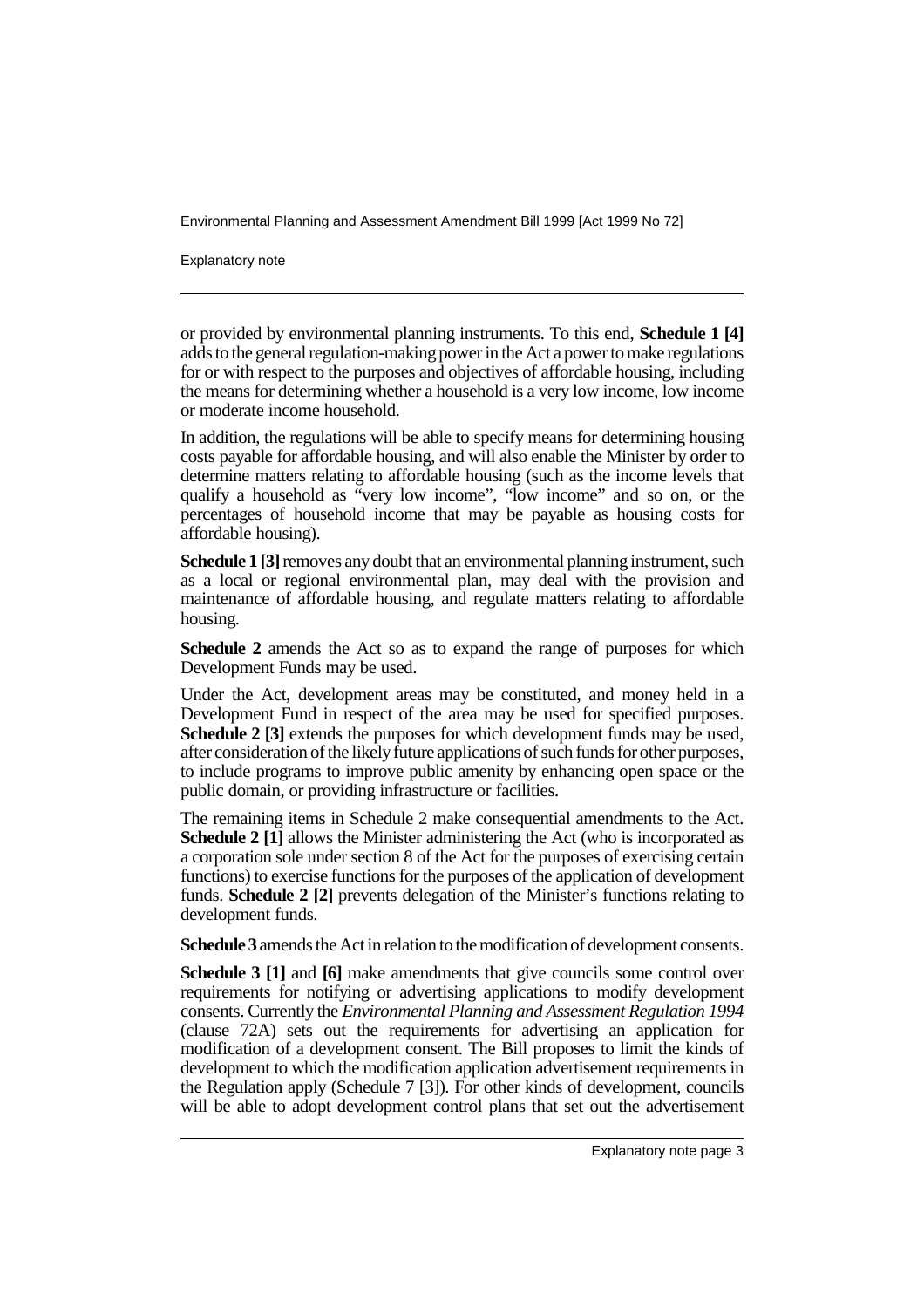Explanatory note

requirements for a modification application for particular kinds of development in that council's area. A development control plan will be able to provide that no notification or advertising is required for applications to modify specified development.

To this end, **Schedule 3 [1]** expands the range of matters that a council's development control plan can deal with to include providing for the notification or advertising of an application for the modification of a development consent for specified development. **Schedule 3 [6]** provides that a development consent may be modified if, among other matters, the modification application has been notified in accordance with any applicable regulations or development control plan.

**Schedule 3 [4]** establishes a simplified procedure for applications to modify a development consent where the proposed modification is of minimal environmental impact. These modification applications may not need to be the subject of consultation with other bodies. Amendments consequential to this amendment, and to clarify the operation of the section, are made by **Schedule 3 [2]**, **[3]** and **[7]**.

**Schedule 3 [5]** reverses the effect of the decision of the Land and Environment Court in *North Sydney Council v Michael Standley & Associates Pty Limited* (1998) 43 NSWLR 468 that when a consent authority is considering an application to modify a development consent, it is to compare the development as proposed to be modified with the development as it has previously been modified (if at all). The proposed amendment ensures that the development as proposed to be modified is compared with the development to which consent was originally granted.

**Schedule 3 [8]** provides a new right of appeal against a determination of a consent authority of an application to modify a development consent to carry out State significant development. Currently there is no right of appeal against such a determination. The proposed amendment would allow a person who has applied to modify a consent to carry out State significant development to appeal to the Land and Environment Court against a determination of that application, unless the development consent was originally granted after an inquiry into the development by a Commission of Inquiry. **Schedule 3 [9]** makes a consequential amendment.

**Schedule 4** makes miscellaneous amendments to the Act to streamline its operation.

**Schedule 4 [1]** clarifies that a document created or kept in electronic form can be an "original document", a term used in section 150 (Evidence) of the Act.

**Schedule 4 [2]** and **[7]** deal with the stage of development by which a long service levy must be paid. Currently, section 80 (10A) provides that any long service levy (or instalment of such a levy) payable is to be paid by the time development consent is granted. This subsection is proposed to be repealed (**Schedule 4 [2]**), and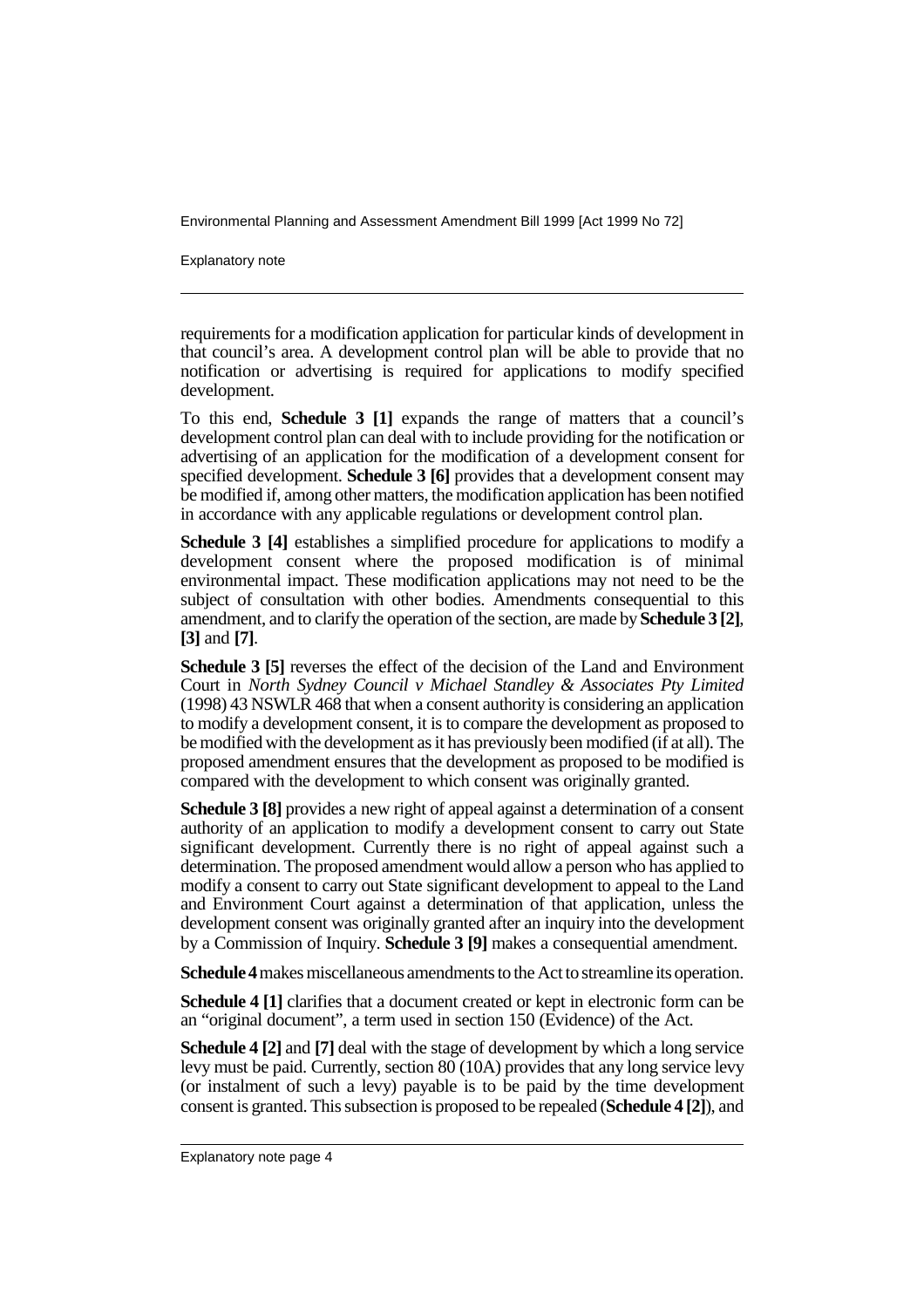Explanatory note

instead any long service levy is to be paid by the time a construction certificate for the development is issued (**Schedule 4 [7]**).

**Schedule 4 [3]** removes an anomaly relating to appeals against a decision to grant consent to designated development. Section  $83 \overline{11}$  (b) currently provides that if an objection was made to an application to carry out designated development, the development consent does not take effect until 28 days from the date that consent was granted. This gives an objector time to lodge an appeal under section 98. However, if consent to designated development was granted following an inquiry by a Commission of Inquiry, there is no right of appeal against the granting of consent (section 80 (8)). Section 83 (1) (b) is therefore proposed to be amended so that a consent to carry out designated development that was granted following an inquiry by a Commission of Inquiry takes effect when consent is granted, and not after 28 days.

**Schedule 4 [4]** amends the long service levy payment pre-condition for the issue of a complying development certificate to make it consistent with the amendments set out in Schedule 4 [2] and [7].

**Schedule 4 [5]** enables regulations to be made for or with respect to advertising, including the display of advertisements and the erection of advertising structures.

**Schedule 4 [6]** expands the range of matters that may be certified in a compliance certificate issued by a consent authority or an accredited certifier. The amendment allows a compliance certificate to certify that development complies with standards or requirements (including design of the development) specified in the certificate.

**Schedule 4 [8]** clarifies that if a development consent to a subdivision is a "deferred commencement" consent, the applicant must comply with the requirements relating to the deferred commencement and also any other conditions of the development consent.

**Schedule 4 [9]** expands the range of circumstances in which an accredited certifier may issue a certificate for development. Currently an accredited certifier is not permitted to issue a certificate where he or she is "associated" with the council of the area in which the development is to be carried out. A certifier employed by a council is "associated" with the council. The amendment allows a certifier employed by a council to issue a certificate for development to be carried out in that council's area if the council is not the consent authority for the development and the certifier is acting in the course of his or her employment with the council.

**Schedule 4 [10]** deals with parties to an action for damages arising from building work or subdivision work. The proposed amendment would ensure that third parties joined to the proceedings by the defendant may be required by the court to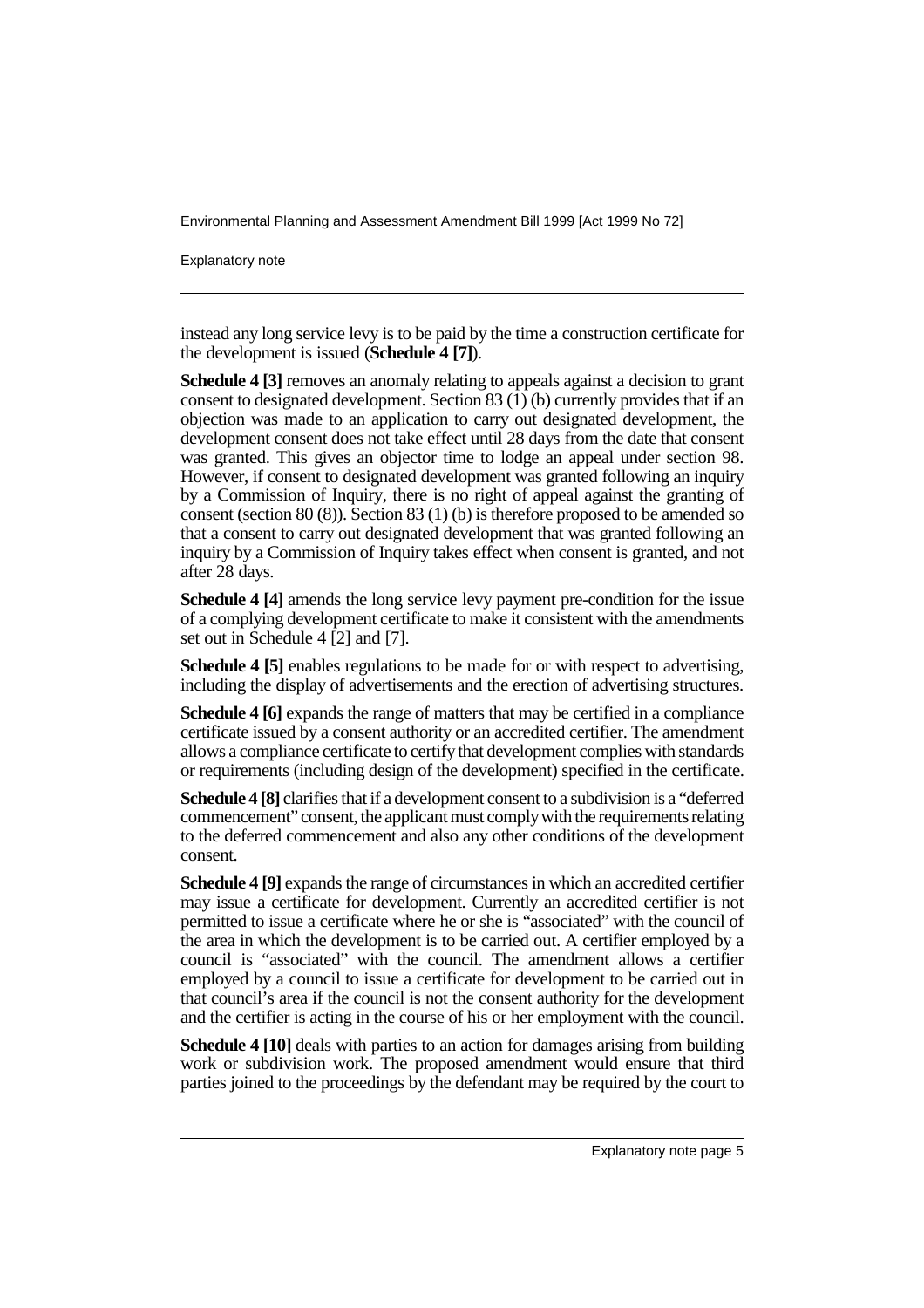Explanatory note

contribute to the payment of any damages, even if those parties were not directly sued by the plaintiff.

**Schedule 4 [11]** creates a simplified procedure for a public authority to apply for a modification of a Minister's approval to correct a minor error, misdescription or miscalculation in the approval. The Director-General of the Department of Urban Affairs and Planning is required to report to the Minister on such a modification application (**Schedule 4 [12]**).

**Schedule 4 [13]** expands the purposes for which entry onto residential premises may be authorised to include an inspection for the purposes of issuing a building certificate for the premises. Building certificates are issued by councils with respect to the state of a building, and once issued the council is estopped from issuing an order requiring, or taking proceedings for, the demolition or rectification of building work, encroachments or other matters. The amendment prevents tenants or owneroccupiers of residential premises frustrating the issue of a building certificate.

**Schedule 4 [14]** provides a dispute resolution procedure for disputes between public authorities about specified matters where neither of the disputants is a council. Such a dispute may be submitted to the Premier. **Schedule 4 [15]** makes consequential amendments.

**Schedule 4 [16]** expands the range of persons who may be ordered by a council or other person acting as a consent authority to alter or remove any advertisement or advertising structure. Currently such an order may only be made to the person who caused the advertisement to be displayed, or the owner or occupier of the premises on which it is displayed. The amendment would allow an order to be made to the person who paid for the printing of the advertisement, or the person who paid or otherwise rewarded the person who caused the advertisement to be displayed.

**Schedule 4 [17]**–**[18]** increase the monetary penalties for an offence against the Act or the regulations, and **Schedule 4 [19]** increases the monetary penalty that a Local Court can impose for an offence against the Act.

**Schedule 4 [20]** expands the range of matters for which fees may be prescribed or determined under the regulations to include:

- supplying any product, commodity or publication, and
- issuing any certificate, requirement or direction, and
- allowing admission to any building.

**Schedule 4 [21]** and **[22]** extend the statutory exemption from liability in relation to contaminated land to councils and accredited certifiers issuing complying development certificates. The current exemption for councils applies only in relation to development applications.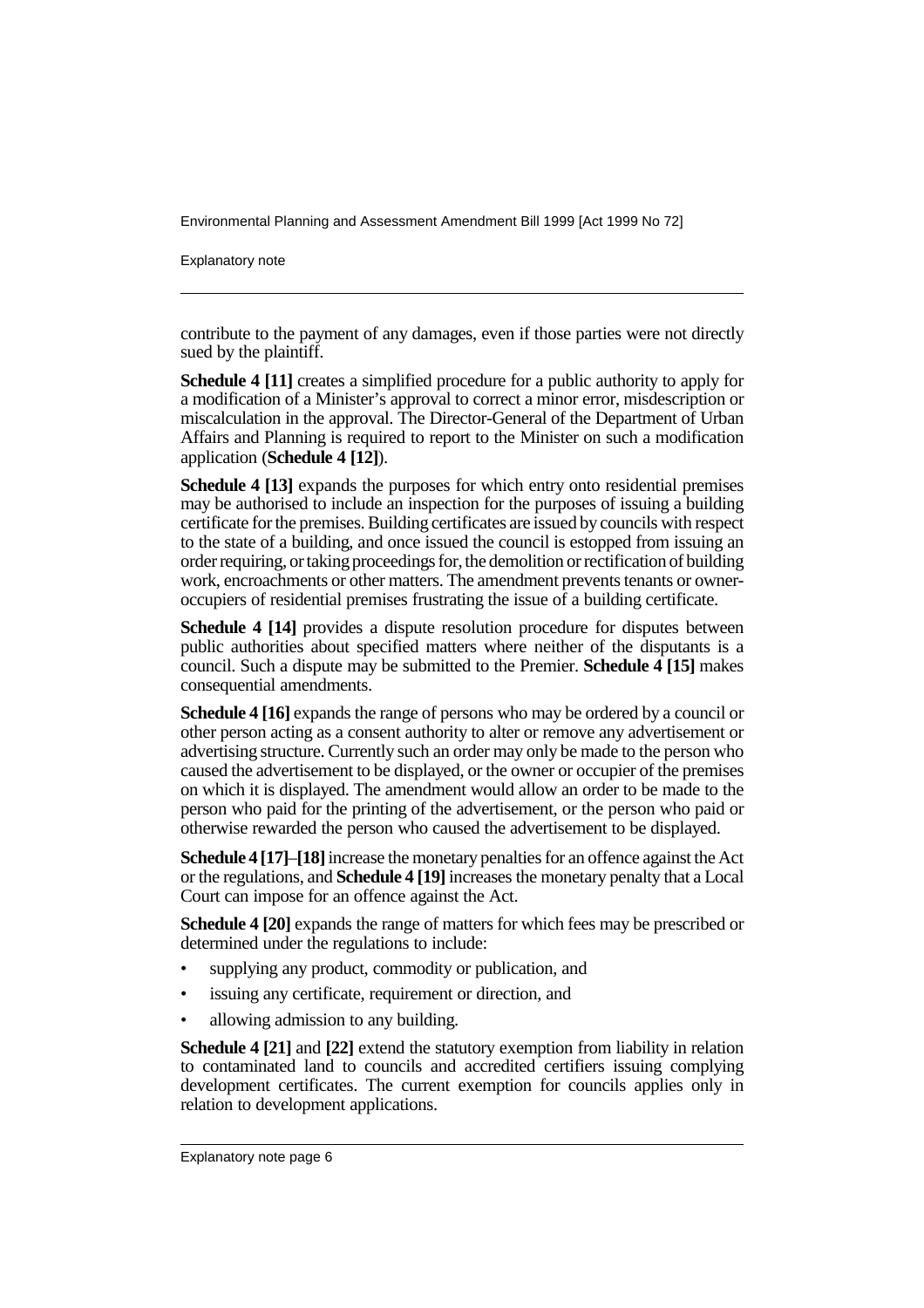Explanatory note

**Schedule 5** makes amendments to the Act of a statute law review nature.

**Schedule 5 [1]** and **[2]** remove references to a repealed provision, and update a reference to the Traffic Authority of New South Wales.

**Schedule 5 [3]**–**[5]** clarify that in submitting a draft regional or local environmental plan, the Director-General, a council or the Minister may exclude provisions of the plan, or parts of the land to which the plan applies, or both, for later consideration.

**Schedule 5 [6]** clarifies that if State significant development would be subject to Part 5 but for section 76A (8), the State significant development may be carried out with development consent.

**Schedule 5 [7]–[9]** replace references in the provisions dealing with determination of development applications to an "objection" with references to a "submission", for greater consistency of language with section 79 (5). That subsection provides that a submission with respect to a development application may be a submission by way of objection.

**Schedule 5 [10]** replaces outdated cross-references dealing with requirements to obtain the concurrence of the Director-General of National Parks and Wildlife to certain activities proposed to be carried out by a public authority.

**Schedule 5 [11]** clarifies the pre-conditions with which a public authority proposing to carry out certain activities must comply before seeking the Minister's approval to carry out the activities. The proposed amendment makes it explicit that an authority is required to obtain a species impact statement before seeking approval if the activity is in respect of land that is "critical habitat" or is likely to significantly affect threatened species, populations or ecological communities.

**Schedule 5 [12]** similarly clarifies the pre-conditions with which a public authority must comply before seeking a modification of the Minister's approval. The proposed amendment makes it explicit that an authority is required to obtain a species impact statement if the proposed modification requires a further environmental impact statement, and if the activity as modified is in respect of land that is "critical habitat" or is likely to significantly affect threatened species, populations or ecological communities.

**Schedule 5 [13]** and **[14]** correct minor drafting discrepancies.

**Schedule 5 [15]** and **[16]** remove references to the Darling Harbour Authority and the Sydney Harbour Foreshore Authority to ensure that the Minister is the sole consent authority for land in the Darling Harbour Development Area and the Sydney Cove Development Area unless otherwise specified in an environmental planning instrument.

**Schedule 6** deals with savings and transitional provisions.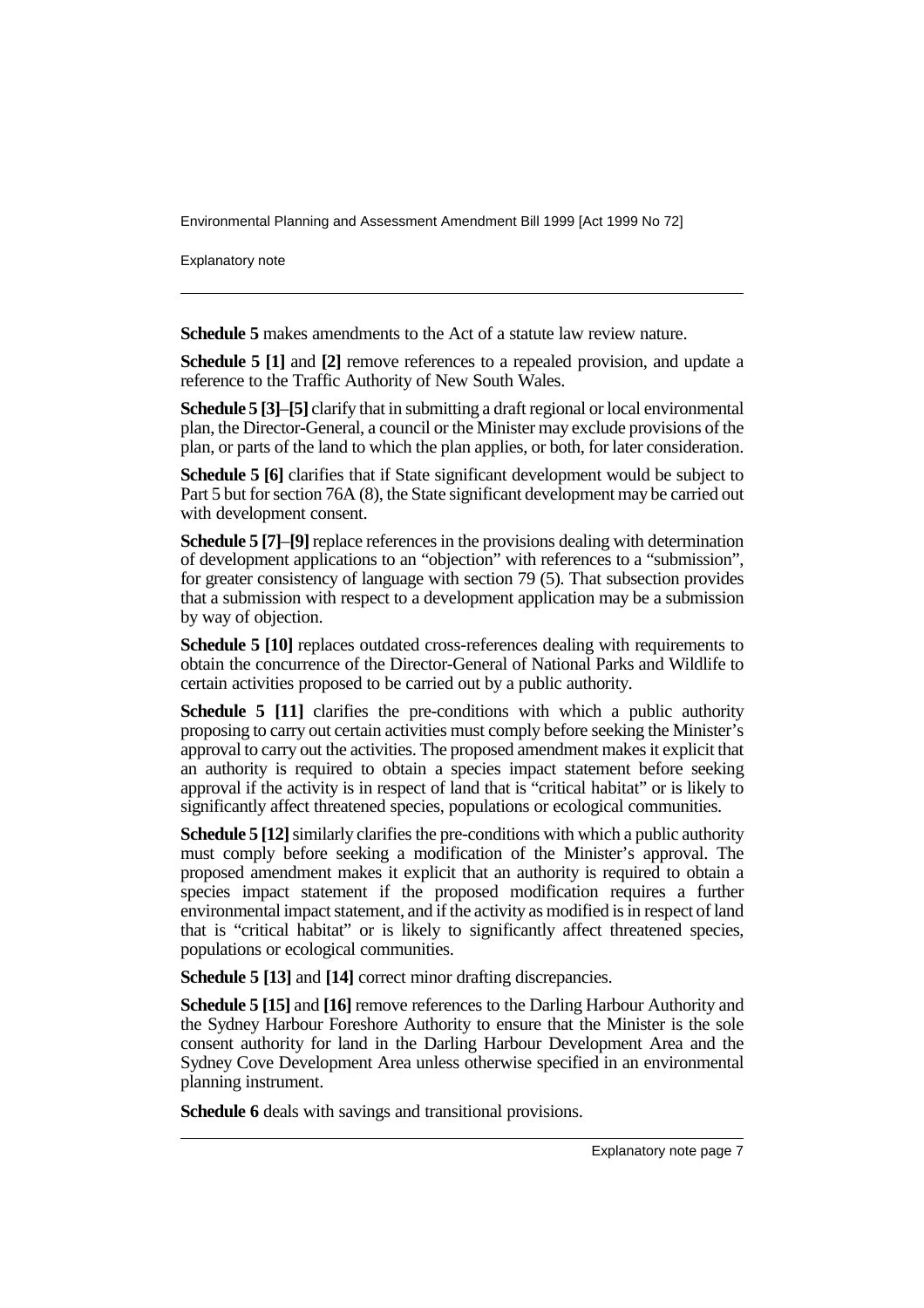Explanatory note

**Schedule 6 [1]** allows savings and transitional regulations to be made with respect to the proposed Act, and another Act. **Schedule 6 [2]** contains savings and transitional provisions for certain amendments proposed to be made by the Bill to the Act.

**Schedule 7** makes amendments to the *Environmental Planning and Assessment Regulation 1994*.

**Schedule 7 [1]** and **[2]** make amendments to clause 71A and 72 of the Regulation consequential to the amendments made by Schedule 3 [1], [4] and [5].

**Schedule 7 [3]** amends clause 72A of the Regulation to specify the kinds of development for which applications to modify the development consent must be notified or advertised in accordance with the Regulation. This amendment supports the amendments made by Schedule 3 [6].

**Schedule 7 [4]** inserts proposed clause 72B in the Regulation, which provides that applications to modify development applications (other than applications provided for by Schedule 7 [3]), are to be notified or advertised in the same way as the original development application, unless a development control plan made by a council provides otherwise. Proposed clause 72C provides that applications to modify development consents that are of minimal environmental impact are to be notified in accordance with any applicable development control plan.

**Schedule 7 [5]** makes an amendment consequential to the amendment made by Schedule 5 [10] and prescribes the manner in which the concurrence of the Director-General to certain activities is to be sought and obtained.

**Schedule 7 [6]** updates the definition of "drinking water catchment" in Schedule 3 to the Regulation to refer to declared or proclaimed catchment areas, removing the current reference to "potable groundwater supply bore".

**Schedule 8** makes amendments to the *Environmental Planning and Assessment Model Provisions 1980*.

**Schedule 8 [1]** and [2] remove definitions that are now located in section 4 (1) of the Act.

**Schedule 8 [3]** replaces an outdated reference to the "Department of Environment" and Planning".

**Schedule 8 [4]**–**[6]** and **[9]** replace outdated references to Acts that have been renamed or repealed.

**Schedule 8 [7]** replaces an outdated reference to the "Housing Commission of New South Wales".

Explanatory note page 8